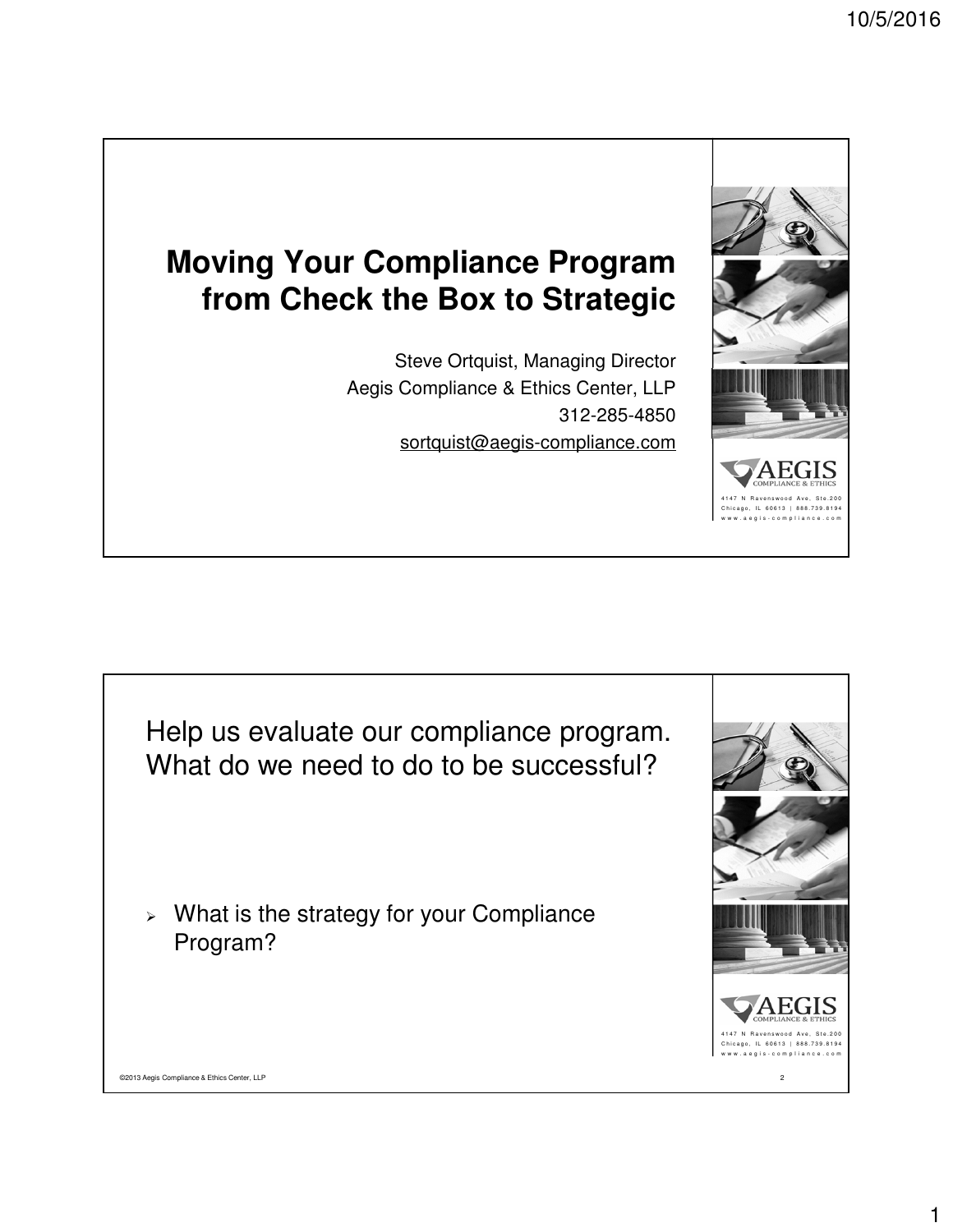

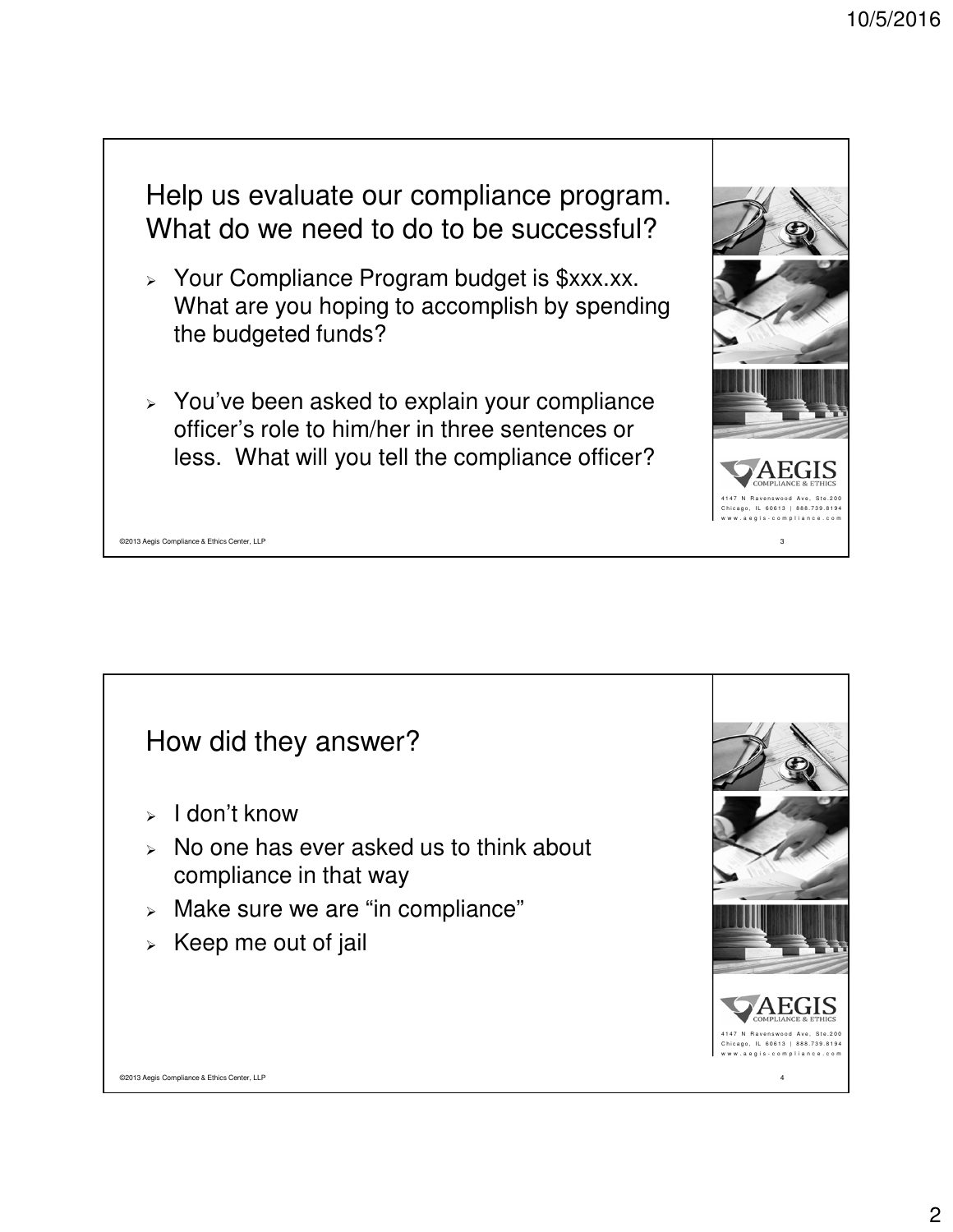| • The utopian dream (e.g., "quality healthcare for all")                                                                                                   | Vision              |
|------------------------------------------------------------------------------------------------------------------------------------------------------------|---------------------|
| • The "what," "why," (and "how) (e.g., "To create access to<br>quality health for the greater Gotham area by establishing a<br>world class health system." | <b>Mission</b>      |
| • Measurable broad goals (e.g., "Make primary care<br>available within 5 miles of every Gotham citizen.")                                                  | Objectives          |
| • What will be achieved (e.g., increase primary<br>physician coverage to levels above HRSA's<br>HPSA designation of 1:3500)                                | <b>Strategies</b>   |
| $\cdot$ How strategies will be achieved (e.g.,<br>recruit 10 new primary care physicians)                                                                  | <b>Tactics</b>      |
| • SPECIFICS: action steps,<br>responsible parties, due dates,<br>required resources, barriers,<br>collaborators                                            | <b>Action Plans</b> |

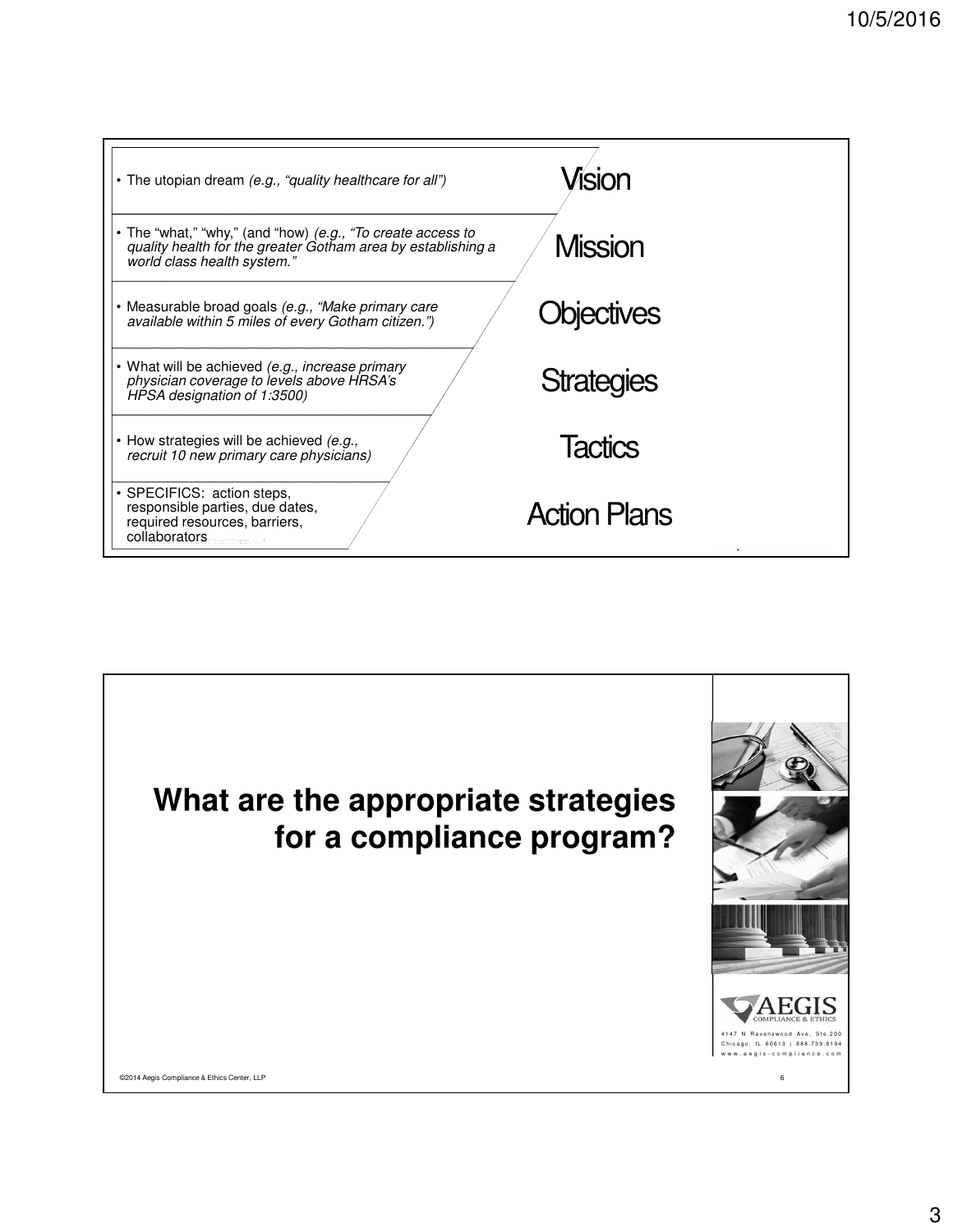

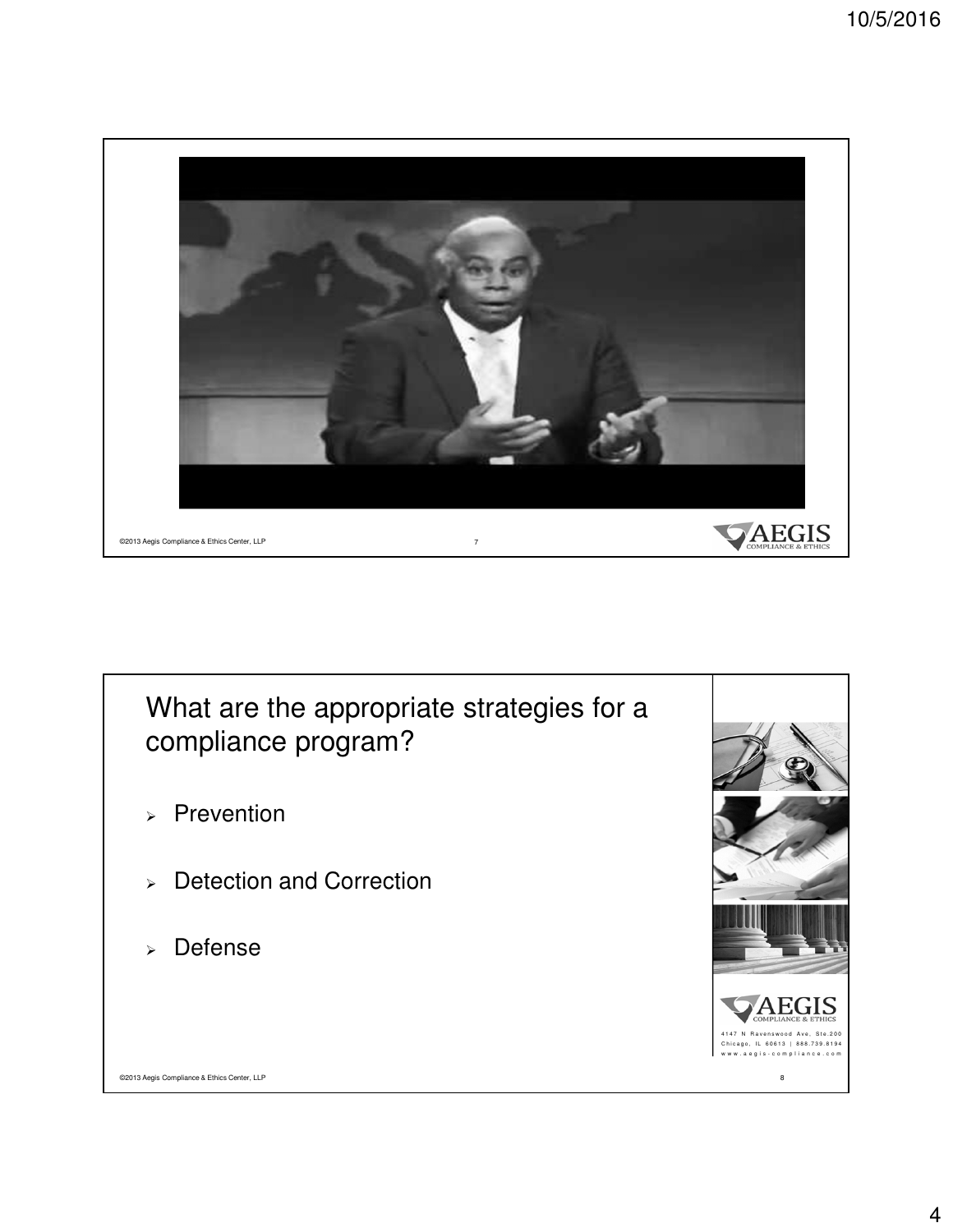w w w . a e g i s - c o m p l i a n c e . c o m

#### 4147 N Ravenswood Ave, Ste.200 Chicago, IL 60613 | 888.739.8194 Proactive vs. Reactive Compliance "It is important here to distinguish between 'backward looking' and 'forward looking' compliance efforts. I do not mean that we are now willing to credit 'backward looking' compliance efforts—preexisting compliance programs that fail to deter or detect the illegal cartel conduct . . . a compliance program that fails to deter or detect cartel behavior cannot qualify for that credit . . . I also do not mean that we are going to credit companies that, after coming under investigation, put into place or nominally improve an antitrust compliance program. \*\*\* "Only compliance efforts that go further, that reflect in some way genuine efforts to change a company's culture, will receive consideration in calculating a company's fine." Deputy Assistant Attorney General, Antitrust Division, Brent Snyder comments to the Sixth Annual Chicago Forum on International Antitrust, June 2016

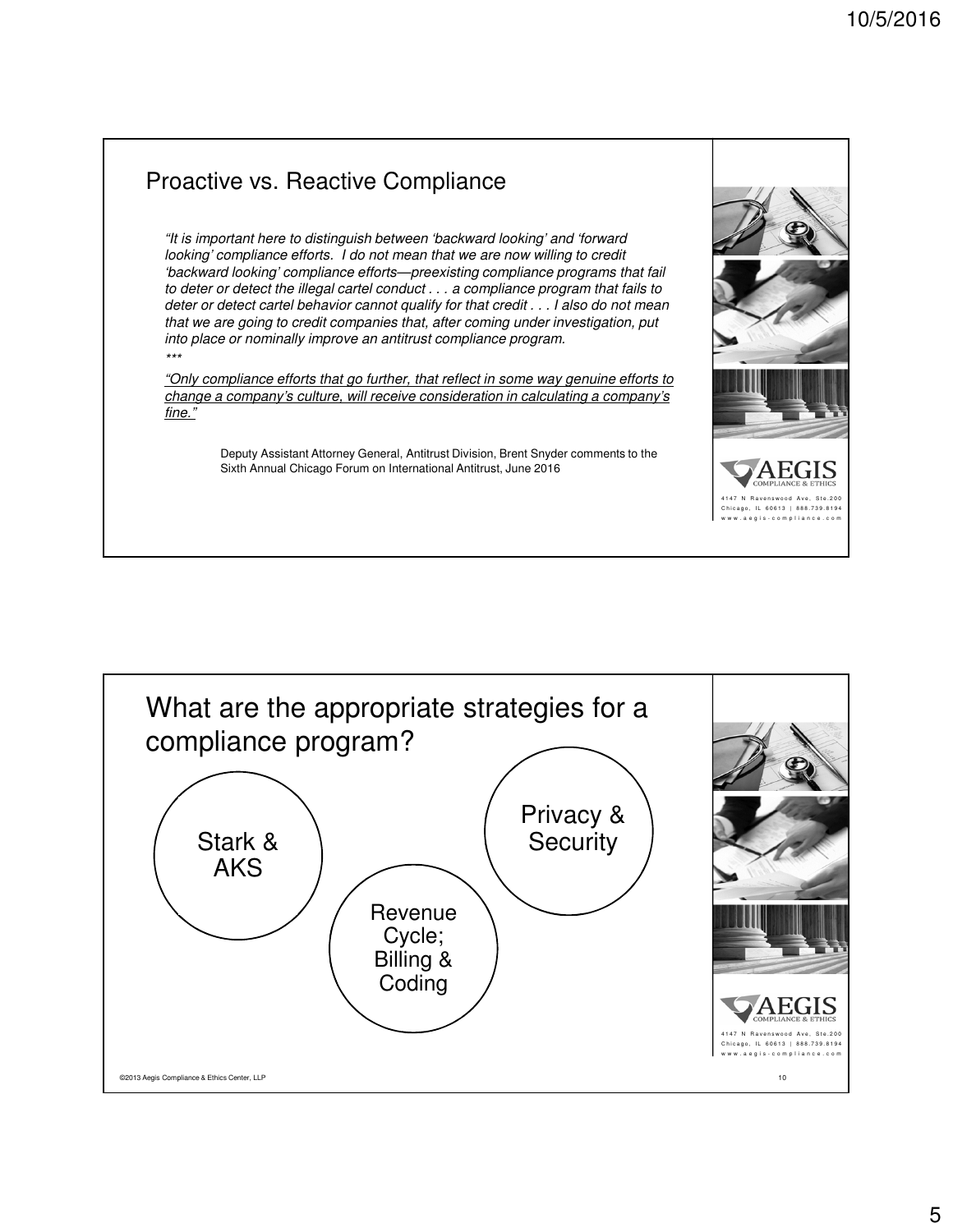### What does a comprehensive, well designed program look like in the health care industry? Revenue Cycle Risk Areas – Focus of OIG OAS Hospital Compliance Audits

- Incorrectly Billed as IP (short stay, IP vs. OP)
- Incorrect Units of Service
- Lack of Physician Orders
- Incorrectly Billing for Incarcerated Beneficiary
- Manufacturer Credits for Replacement Devices
- Incorrectly Billed IMRT Services
- Incorrectly Billed Observation Services
- Condition Code 44 Errors
- Incorrect/Undocumented Charges Resulting in Incorrect OP Outlier
- Non-Covered Dental Services
- Incorrectly Billed Lupron Injections
- Elective Procedures
- Incorrect Units for Doxorubicin Hydrochloride **Billing for Drugs not** Administered
- Incorrectly Billing Part B for OP Services Provided During an Inpatient Stay (Three Day Window Rule)
- Inpatient Only Procedures
- Incorrectly Billing to Medicare as Primary when Medicare is Secondary Payor
- Incorrect Revenue Code • Incorrect Billing for Unlabled
- Use of a Drug OP Surgeries with Units
- Greater than 1 • Claims Paid in Excess of

**Charges** 

- Same Day Discharge and Readmission
- IP psychiatric Facility ED Adjustments (for admit from ED)
- IP Claims Billed with Kyphoplasty Services
- Cancelled Surgical Procedures
- DRG Verification/High Severity DRGs
- Hospital Acquired Conditions
- Elective Procedures
- Discharge/Transfer Rules
- ABNs/HINNs
- Credit Balance Management
- Charge Code Accuracy (CDM Maintenance)
- Use of Modifiers that Result in Additional Payment (59, 25, etc.)





- Create a crisis?
- Provide information about all of the issues?
- $\triangleright$  Bring in an expert?
- $\ge$  Send them to training!

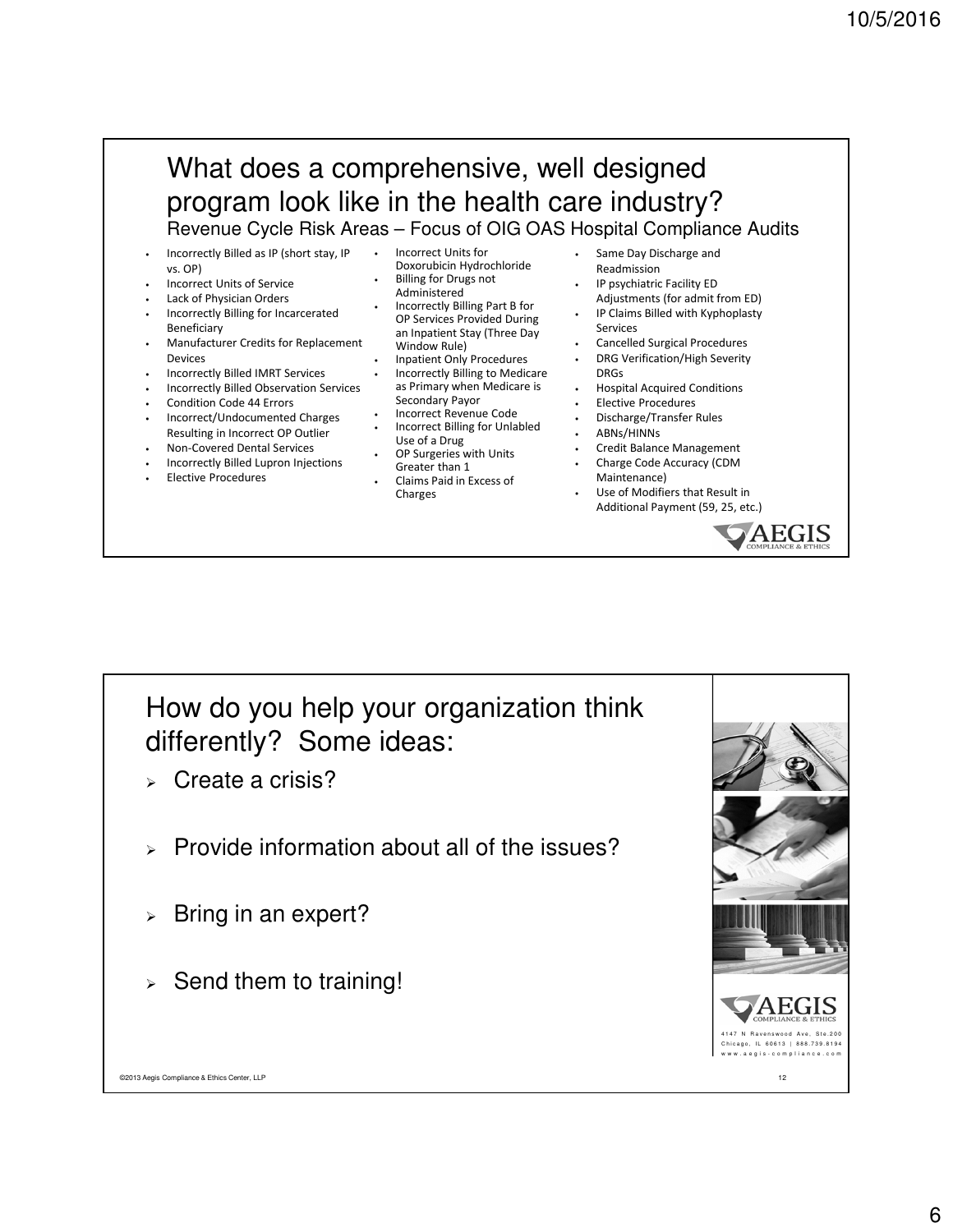## Morgan Stanley

-Morgan Stanley was not prosecuted "in part due to the company's robust internal compliance program."

-Court documents detail Morgan Stanley's Compliance Department's efforts, including:

-Training Peterson on anti-corruption matters yearly for seven years;

-Distributed training materials to Peterson, including 35 separate compliance-related reminders;

- Requiring Peterson to certify his compliance in writing on multiple occasions;

-Compliance Officer had specific discussions with Peterson regarding aspects of the transactions involved in the non-compliance.

-"An equally important lesson from the Morgan Stanley case was that when the prophylactic compliance measures failed, and Peterson's conduct was uncovered, Morgan Stanley voluntarily disclosed the criminal conduct to the government and cooperated with the government's investigation of Peterson."

Comments of Marshall L. Miller, Principle Deputy Assistant AG, Criminal Division, New York, NY (Oct. 7, 2014). Highlighting effectiveness of the compliance program at Morgan Stanley – prosecution of its (China) managing director for real estate.





4147 N Ravenswood Ave, Ste.200 IL 60613 | 888.739.8194 w w w . a e g i s - c o m p l i a n c e . c o m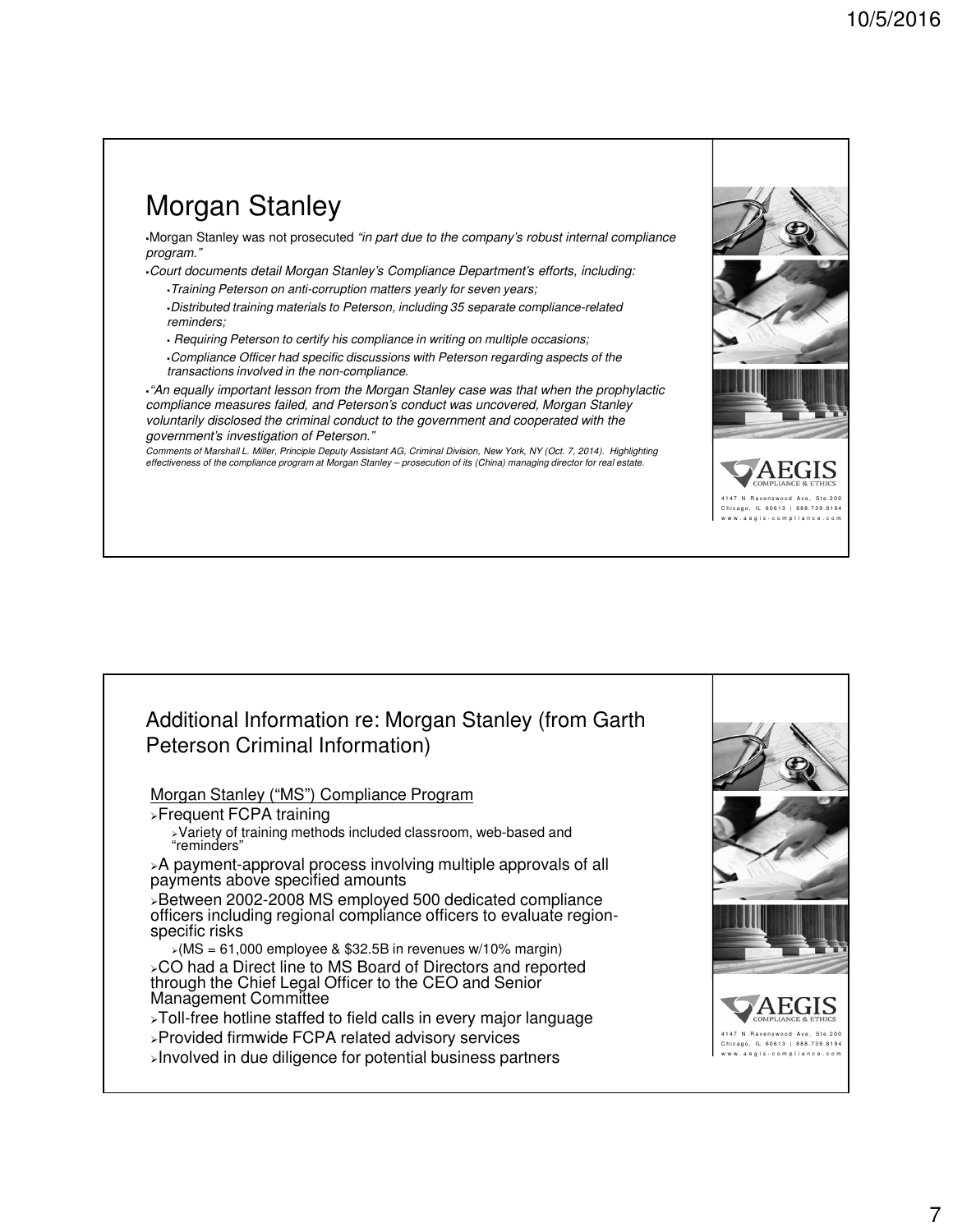#### Additional Information re: Morgan Stanley (from Garth Peterson Criminal Information)

MS Compliance Program (cont)

Regular review of compliance policies and annual formal review with outside counsel of FCPA policies

Regular auditing & monitoring of business units

Random audits of personnel in high-risk areas

MS continually evaluated and improved its compliance program and internal controls

MS Compliance Program and Garth Peterson

Between 2002 and 2008 MS trained Peterson at least 7 times on FCPA MS also provided Peterson at least 35 FCPA compliance reminders

MS required written certification of compliance with the FCPA from Peterson on multiple occasions and kept the certifications in Peterson's permanent employment record

## Thinking Differently: The Important Role of Leadership

"Culture is a shared set of attitudes, goals, behaviors and values that characterize a group. It is how things get done in a company, and it influences the entirety of the employee experience – and therefore the customer experience. . . . and the CEO must constantly observe and manage for the culture he wants.

#### . . .

In my opinion the most critical word in definition of culture is values. It is the CEO's job to ensure that a company's values are applied consistently from top to bottom, across all departments. No person or group can be exempt."

> The CEO Tightrope, How to Master the Balancing Act of a Successful CEO, Joel Trammel (2014)



4147 N Ravenswood Ave, Ste.200 IL 60613 | 888.739.8194 w w w . a e g i s - c o m p l i a n c e . c o m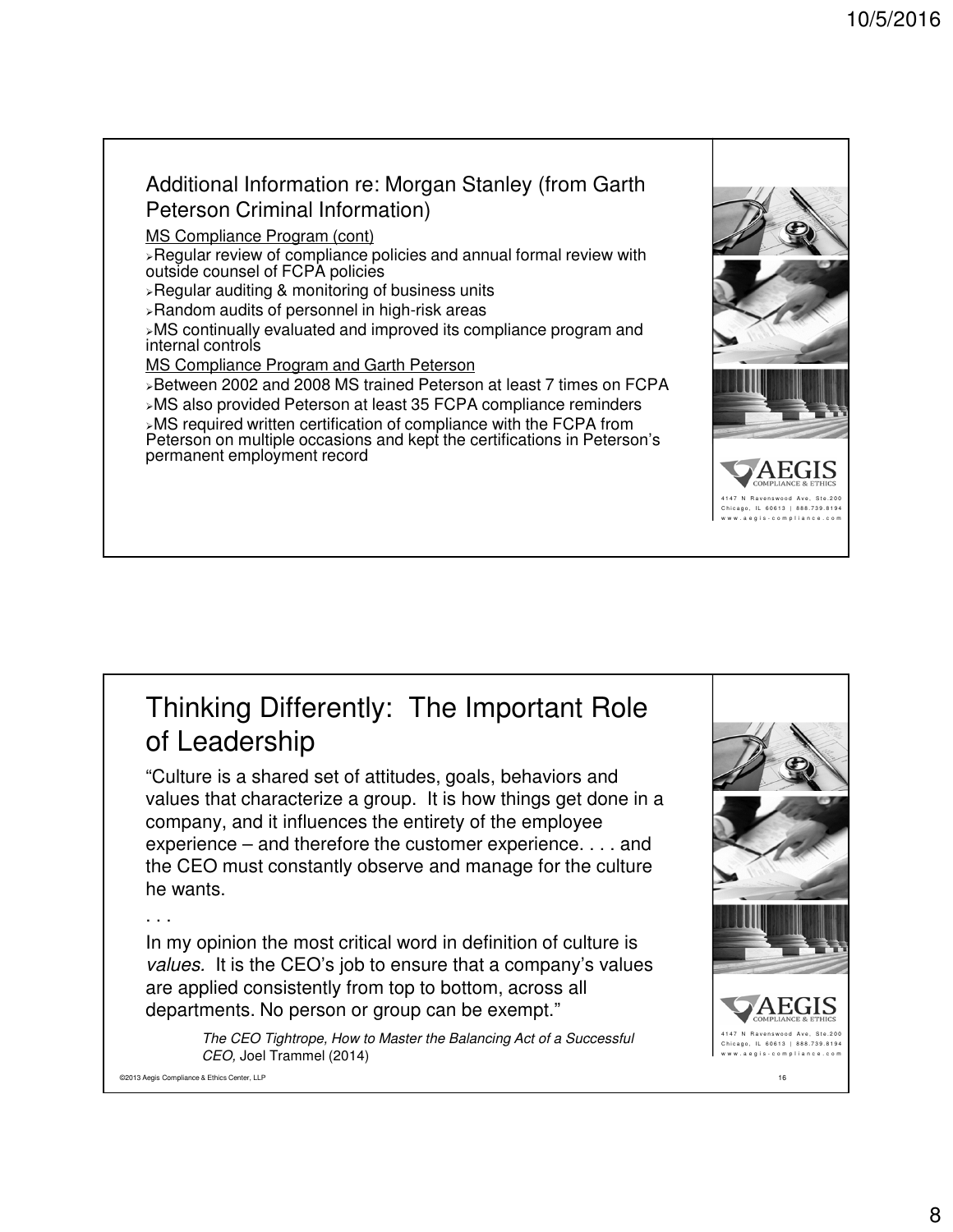

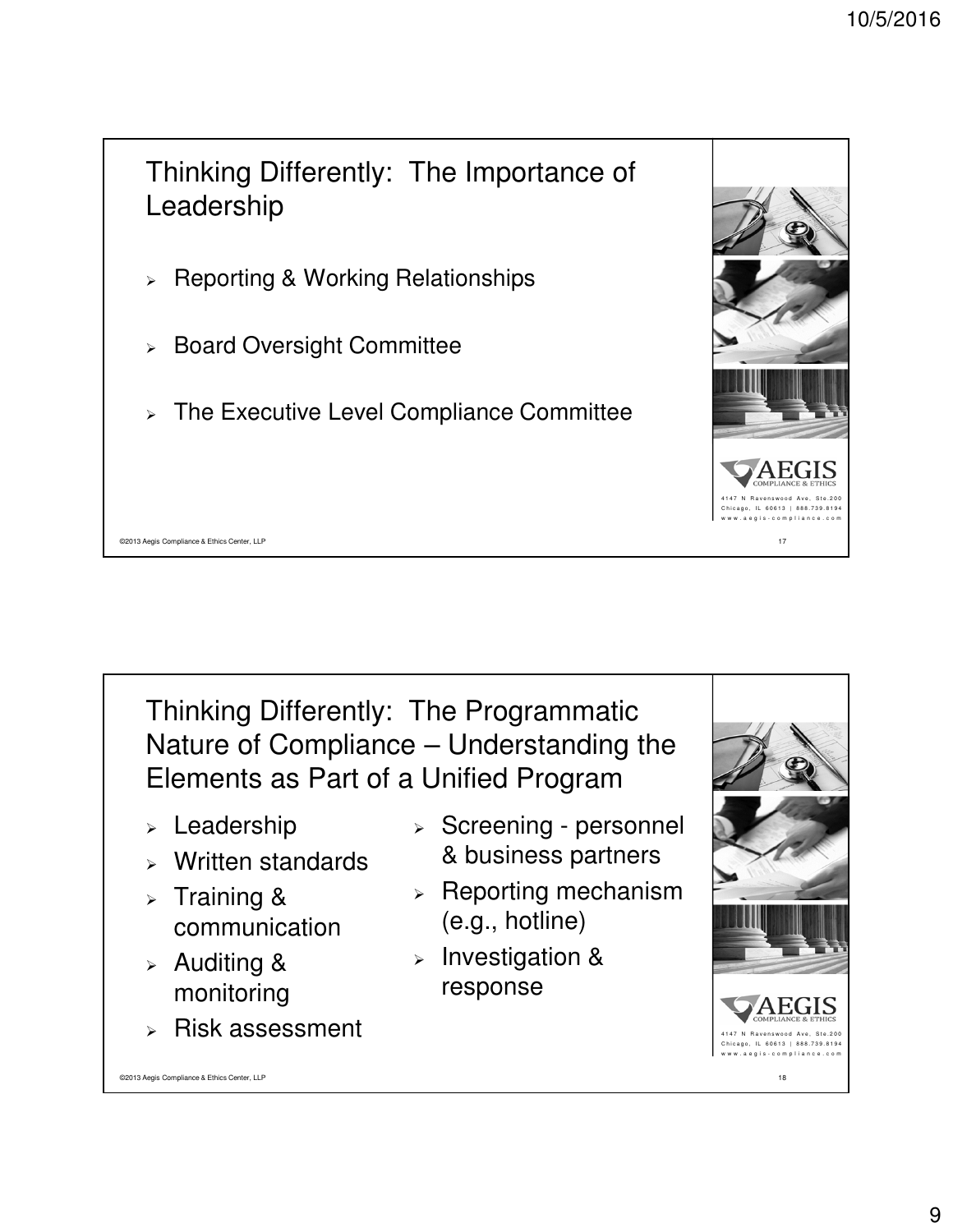Thinking Differently: The Importance of Involving Leaders in the Risk Assessment and Work Plan Planning Process

- Understanding the risk environment
- $\triangleright$  Providing context to assist leaders in prioritizing identified risks
	- **EXECONCRETE MEASURES Matter!**
- Workplan: Its not just an audit plan!!
	- $\geq$  Target the controls environment

©2013 Aegis Compliance & Ethics Center, LLP 19

| Thinking Differently: Provide Context for<br><b>Risk Assessment</b> |                  |                      |            |  |                              |                                                                                |  |  |
|---------------------------------------------------------------------|------------------|----------------------|------------|--|------------------------------|--------------------------------------------------------------------------------|--|--|
|                                                                     | <b>Risk Area</b> | Number/<br>Frequency | \$ at Risk |  | Industry<br>Settle-<br>ments | Industry<br>Settle-<br>$\overline{\phantom{a}}$ mante $\overline{\phantom{a}}$ |  |  |

| nish Alca                               | NUIIIVCI/<br><b>Frequency</b>  | o al Nisr                                                 | iliuusu y<br>Settle-<br>ments | muusu y<br>Settle-<br>ments \$\$            |
|-----------------------------------------|--------------------------------|-----------------------------------------------------------|-------------------------------|---------------------------------------------|
| <b>Medical Director</b><br>Arrangements | 25 Med Dir                     | \$108M Medicare<br>Referrals in 2015                      | 10                            | \$25M to<br>\$750M                          |
| Kyphoplasty IP                          | 200 billed<br>2015             | \$2 Million - Medicare<br>in 2015                         | 5                             | \$2M to \$5M                                |
| Short Stay/<br>One Day                  | 2,521<br>Admissions in<br>2015 | Avg \$3,200/case:<br>\$8M Medicare in<br>2015             | 8                             | \$5M to<br>\$35M; OIG<br><b>OAS Audits</b>  |
| Replacement<br><b>Device Credits</b>    | 569 cases in<br>2015           | Avg exposure \$4,750/<br>case: \$2.7M<br>Medicare in 2015 | 5                             | \$2M to<br>\$3.5M; OIG<br><b>OAS Audits</b> |



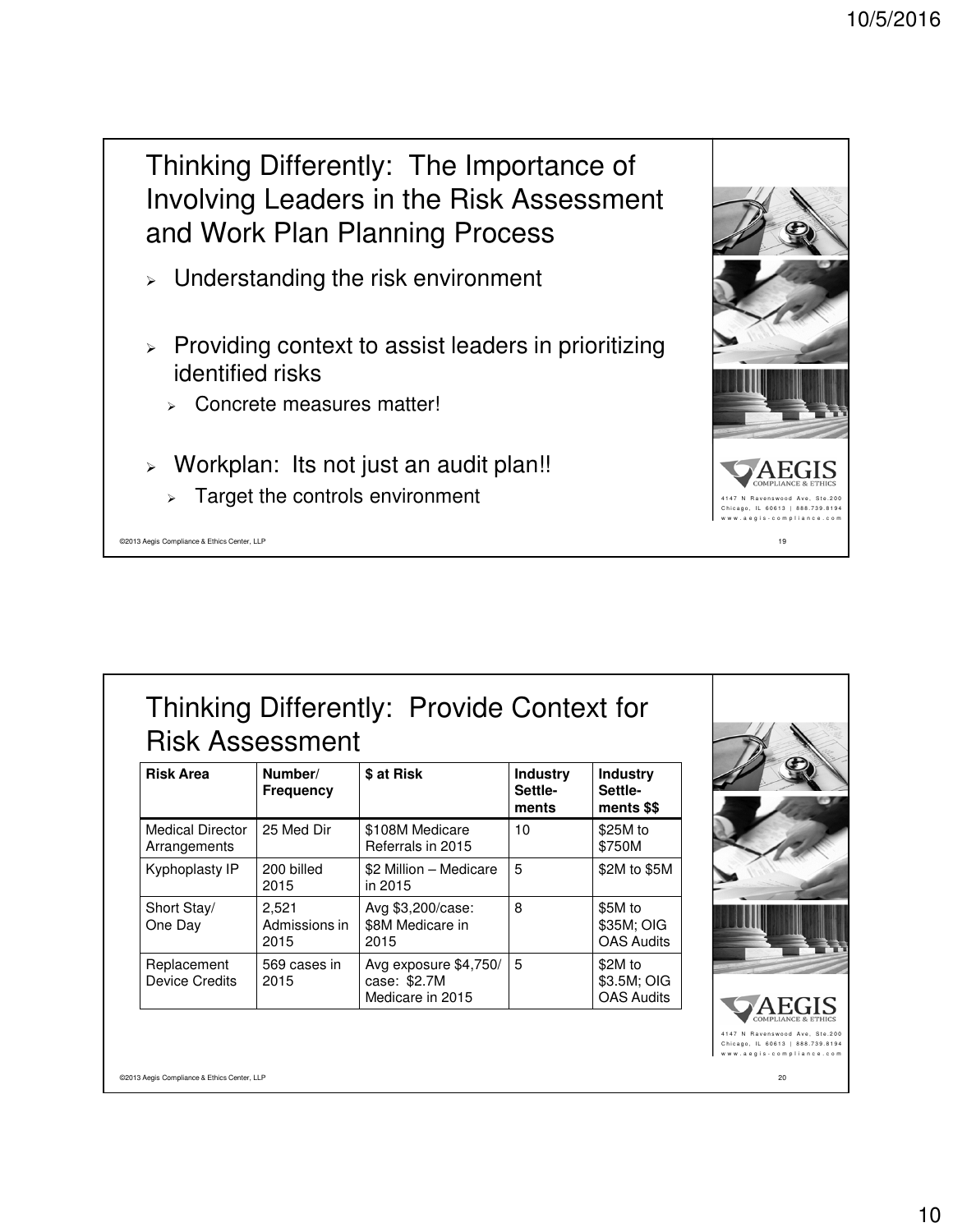### What does a comprehensive, well designed program look like in the health care industry? Use of Data Analysis

"[the DOJ's] Fraud Section has an on-staff data analyst with decades of experience in the health care industry. She pores through the data looking for meaningful trends. Not simply finding bills for dead patients or identifying the providers with the highest billing, but using her expertise to find investigative leads, identify strategic trends and corroborate fraud tips . . . [institutional compliance programs also] have the ability to review abnormalities and identify trends reflecting possible fraud and waste within their health care institutions."

Assistant U.S. Attorney General, Leslie Caldwell, remarks to the HCCA Compliance Institute, April 2016

"I think strong compliance must be data driven . . . [W]hen I look at compliance programs, the kind of data that they do and do not monitor tells me a lot about how sophisticated their program is.'

DOJ Compliance Expert, Hui Chen, in an interview with Laura Jacobus (Ethics & Compliance Initiative), February 1, 2016



- **EXECO Compliance Program Operations** 
	- $\geq$  e.g., training completion
- Work Plan Tasks
	- $\ge$  e.g., physician contract renewals; appropriate admission orders
- $\triangleright$  Corrective Action Plan Implementation
	- $\geq$  e.g., implementation by due date
- **▶ Connecting Compliance Metrics to Performance** Evaluation and Compensation

©2013 Aegis Compliance & Ethics Center, LLP 22



4147 N Ravenswood Ave, Ste.200 Chicago, IL 60613 | 888.739.8194 w w w . a e g i s - c o m p l i a n c e . c o m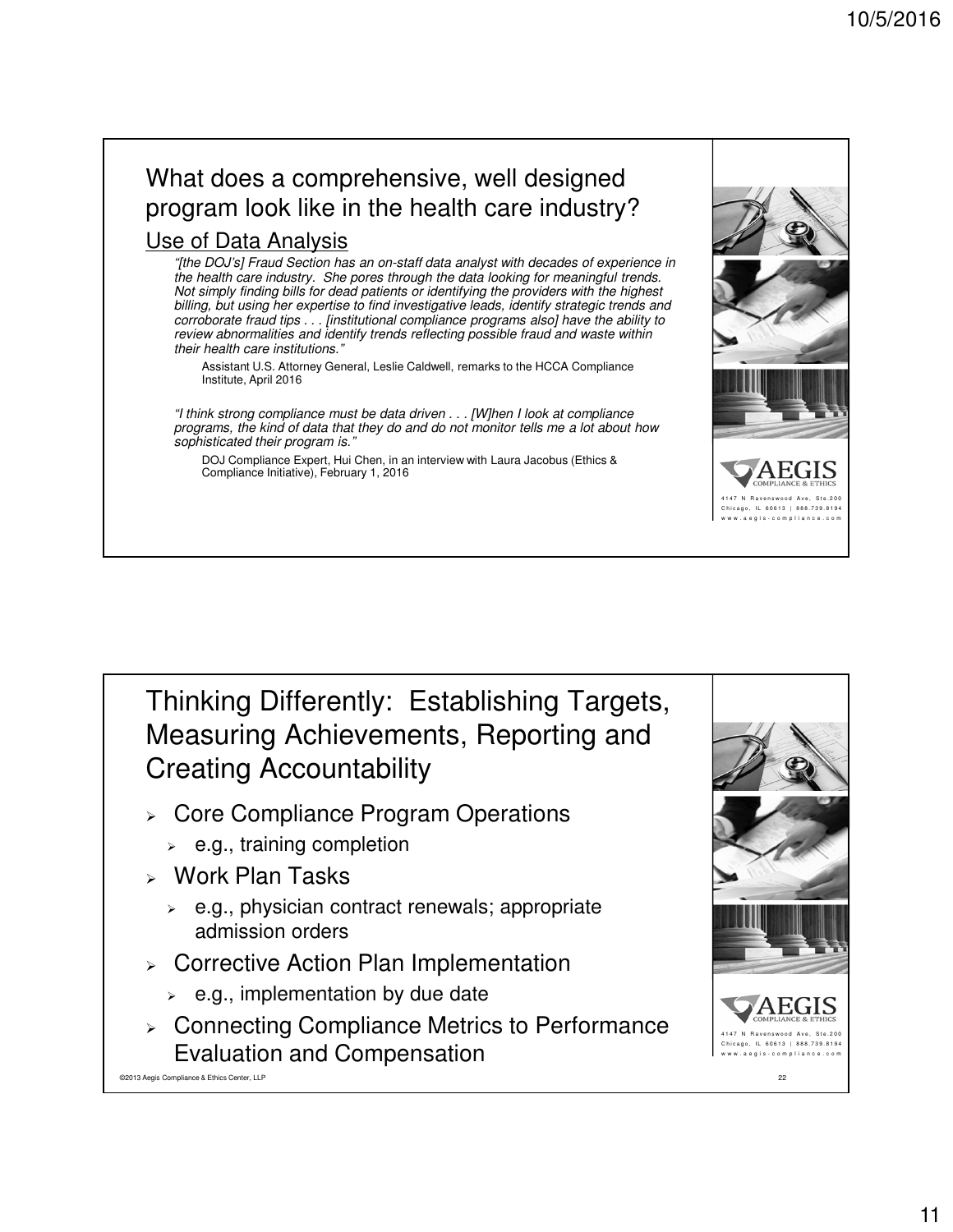